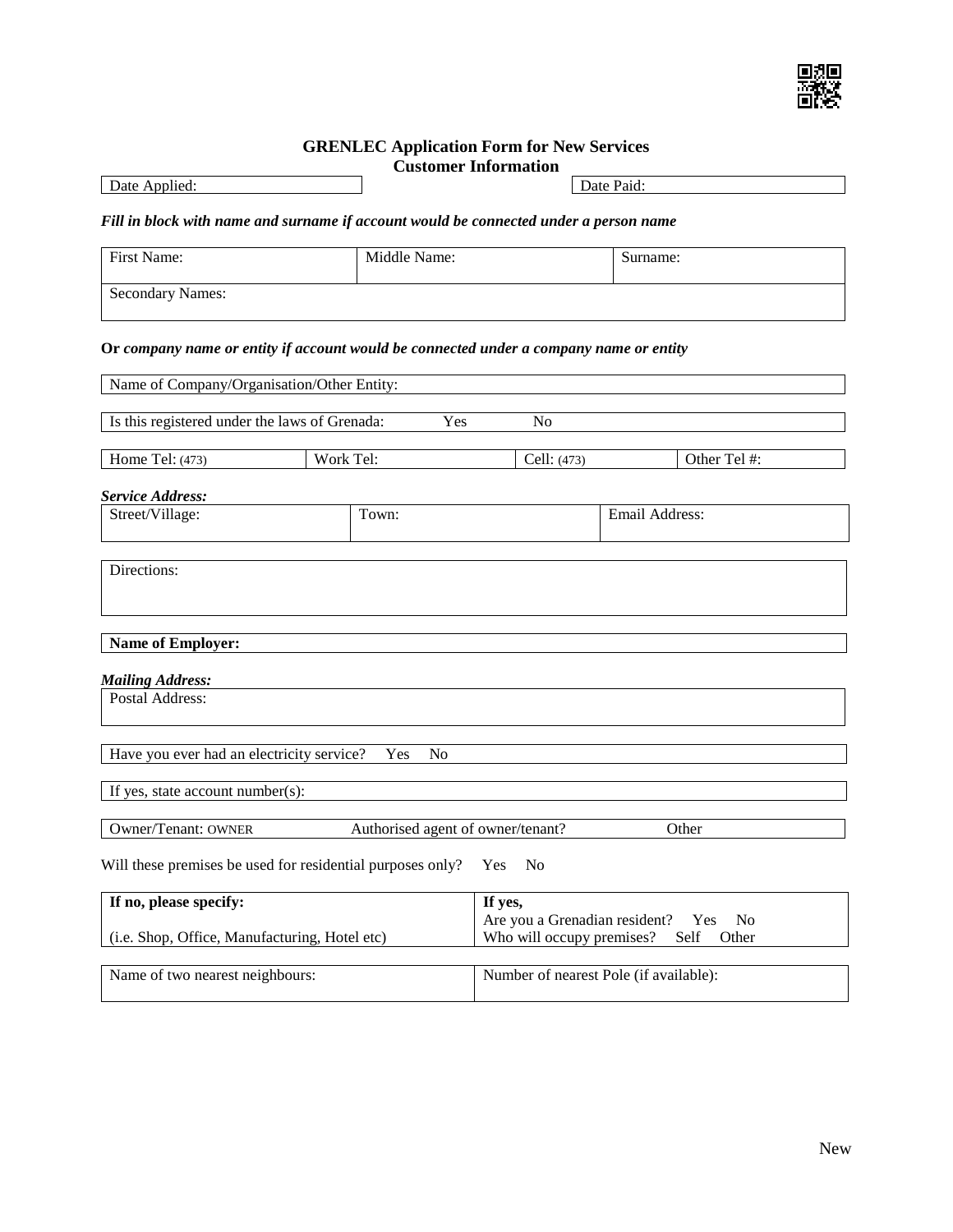## **Conditions of Supply:**

I/We have read and agreed to the terms and conditions of this application. *I/We declare that the information provided by me/us and used by GRENLEC in this application form, including the list of equipment and appliances to be used on the premises for which this application is made, is accurate true and correct and I/We agree to abide by the terms and conditions on which GRENLEC shall supply me/us with electricity, in keeping with the Electricity Supply Act.*

| Drivers License/Passport no:                                         |            |         |                      | ID No:                      |                      |                     | Date of Birth:    |                 |  |
|----------------------------------------------------------------------|------------|---------|----------------------|-----------------------------|----------------------|---------------------|-------------------|-----------------|--|
| Signature:                                                           |            |         |                      | Signed by (Print in Block): |                      | Witness:            |                   |                 |  |
| If application is on behalf of a company, or other entity:           |            |         |                      |                             |                      |                     |                   |                 |  |
| Position of person signing:                                          |            |         |                      |                             |                      | Company Stamp:      |                   |                 |  |
| <b>OFFICE USE ONLY</b>                                               |            |         |                      |                             |                      |                     |                   |                 |  |
| Customer No.<br>Account No.                                          |            |         |                      | Service Order No.           |                      |                     |                   | Certificate No. |  |
|                                                                      |            |         |                      |                             |                      |                     |                   |                 |  |
| Tariff:                                                              |            |         | Type of Certificate: |                             |                      | <b>Expiry Date:</b> |                   |                 |  |
| Service Charge (VAT Inclusive) \$:                                   |            |         |                      | Deposit \$:                 |                      |                     | Total Charges \$: |                 |  |
|                                                                      |            |         |                      |                             |                      |                     |                   |                 |  |
| Notes:                                                               |            |         |                      |                             | Receipt No:<br>Date: |                     |                   |                 |  |
|                                                                      |            |         |                      |                             |                      |                     |                   |                 |  |
|                                                                      |            |         |                      |                             |                      |                     |                   |                 |  |
| EQUIPMENT AND APPLIANCES TO BE USED ON PREMISES<br><b>Appliances</b> | <b>Oty</b> | Watts   | Units per<br>month   |                             | <b>Appliances</b>    | <b>Oty</b>          | Watts             | Units per month |  |
| Lighting                                                             |            |         |                      |                             | Microwave Oven       |                     | $\overline{4}$    |                 |  |
| No. of Sockets                                                       |            |         |                      |                             | Motor Loads          |                     |                   |                 |  |
| Air condition unit(s)                                                |            | 1750    | 350                  |                             | Printer/Copier/Fax   |                     |                   |                 |  |
| Coffee Maker                                                         |            |         |                      |                             | Refrigerator         |                     | 400-600           | 120-150         |  |
| Compressors                                                          |            |         |                      |                             | Television           |                     | 80-100            | $12 - 45$       |  |
| Computer/UPS                                                         |            | 300     | 1.2                  |                             | Transformer          |                     |                   |                 |  |
| Cooker or Hotplate                                                   |            | 60      | 3                    |                             | Water Heater         |                     | 1500              | 200             |  |
| <b>Electric Arc Welding</b>                                          |            |         |                      |                             | Water Pump           |                     |                   |                 |  |
| <b>Electric Dryers</b>                                               |            | 4000    | 80                   |                             | Radio/Stereo         |                     | 15                | 3               |  |
| Electric Iron                                                        |            | 1000    | 10                   |                             | <b>DVD</b> Player    |                     |                   |                 |  |
| Toaster                                                              |            | 1000    | $2 - 12$             |                             | Microwave Oven       |                     |                   |                 |  |
| <b>Electric Kettle</b>                                               |            | 1500    | 12                   |                             | Motor Loads          |                     |                   |                 |  |
| Electric saw/drill                                                   |            |         |                      |                             | Printer/Copier/Fax   |                     |                   |                 |  |
| Vacuum Cleaner                                                       |            | 275     | $\overline{2}$       |                             | Refrigerator         |                     |                   |                 |  |
| Fans                                                                 |            | 70      | $\tau$               |                             |                      |                     |                   |                 |  |
| Freezer<br>Laundry Equipment                                         |            | 340-375 | 90-150               |                             |                      |                     |                   |                 |  |

| Processed by: |  |  |
|---------------|--|--|
|               |  |  |
|               |  |  |

**Grenada Electricity Services Limited**